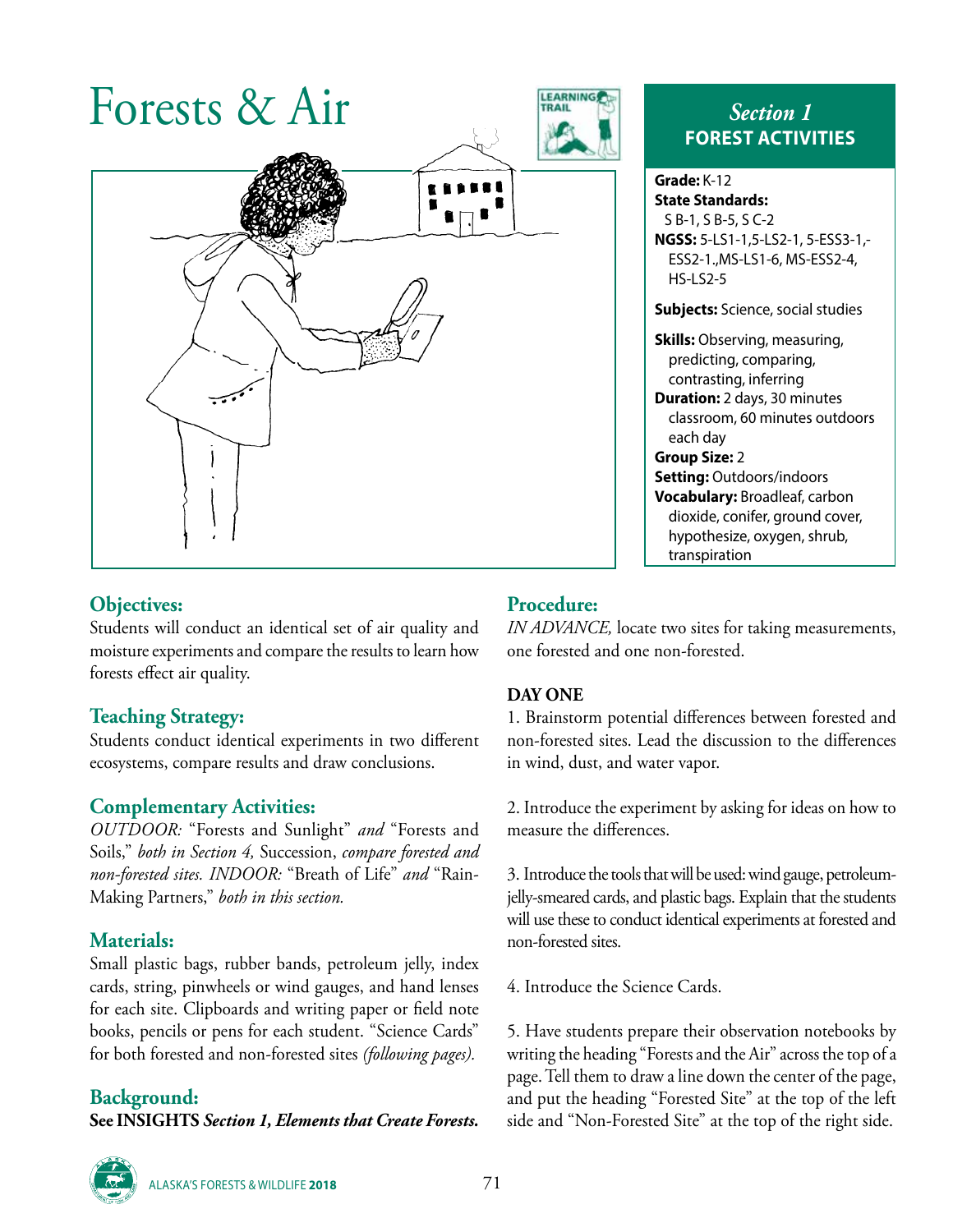6. Go OUTDOORS. Each team will set up their experiments at the sites and take initial wind measurements.

7. *At the forested site*, each team places plastic bags around leafy branches of a **conifer**, a **broadleaf**, and a dead stick. Tightly seal each bag around each branch with a rubber band. *This experiment will work well only if the ground is thawed.*

8. Each team ties an index card to a branch of a tree or shrub, and then spread petroleum jelly over it. This will trap dust in the air.

9. Using the pinwheels or a wind gauge, measure the wind at the site. Students record in their notebooks *(under the appropriate column)* whether they observe any wind at this site and whether the wind caused the gauge or pinwheel to turn:  $(1)$  not at all,  $(2)$  very slowly,  $(3)$  slowly,  $(4)$  fairly quickly, or (5) very quickly.

10. *At the non-forested site*, each team places plastic bags around a leafy branch of a **shrub**, **ground cover** such as grasses, and a dead stick. Tightly seal each bag around each branch with a rubber band. *This experiment will work well only if the ground is thawed.*

11. Each team ties an index card to a branch of a shrub, and then spread petroleum jelly over it. This will trap dust in the air.

12. Using the pinwheels or a wind gauge, measure the wind at the site. Ask students to record in their notebooks *(under the appropriate column)* whether they observe any wind at this site and whether the wind caused the gauge or pinwheel to turn: (1) not at all, (2) very slowly, (3) slowly, (4) fairly quickly, or (5) very quickly.

#### **DAY TWO**

Go OUTDOORS. Using the Science Cards as format, students observe, collect, and record data from both sites.

#### **Classroom Follow-Up:**

Compare the two sites. Discussion questions include: (a) Did one site have stronger wind? Which one? Why do students think there was a difference? If students did not observe a difference, do they think they would have found a difference on a windy day? Which do students **hypothesize** would be more windy? Why do they hypothesize this?

(b) Which site had the least dust? Why do students think this difference occurred? Did the leaves of conifers or broadleafs trap dust? How might this affect the air quality?

(c) Based on the bags sealed on branches, did students conclude that the plants were putting moisture into the air (**transpiration**)? *If they did, their answer is correct. A tree may pump 80 gallons of water into the air in a single day.* Which of the two sites do they think is most likely to have moist air?

*Students should find less wind and less dust in the forested site, and predict the forested site would have the most moisture in the air. Students should conclude that forests break the wind, remove dust from the air, and add moisture. They should remember that trees and other plants, and therefore forests, add oxygen and remove carbon dioxide from the air.*

#### **Evaluation:**

Based on their observations, students name three ways that forests affect the air. *(Hint: remember photosynthesis)*

#### **Curriculum Connections:**

(See appendix for full citations)

#### **Books:**

*America's Forests* (Staub) *Biomes of the World (v.1)* (Allaby) 7-12 *Forests and Woodlands* (Pipes) K-6 *Taiga* (Kaplan)

*Taiga* (Sayre)

*U-X-L Encyclopedia of Biomes (v.3)* (Wigel) 7-12

#### **Website:**

Alaska Science Forum <www.gi.alaska.edu/AlaskaScienceForum>

#### **Teacher Resources:**

(See appendix)